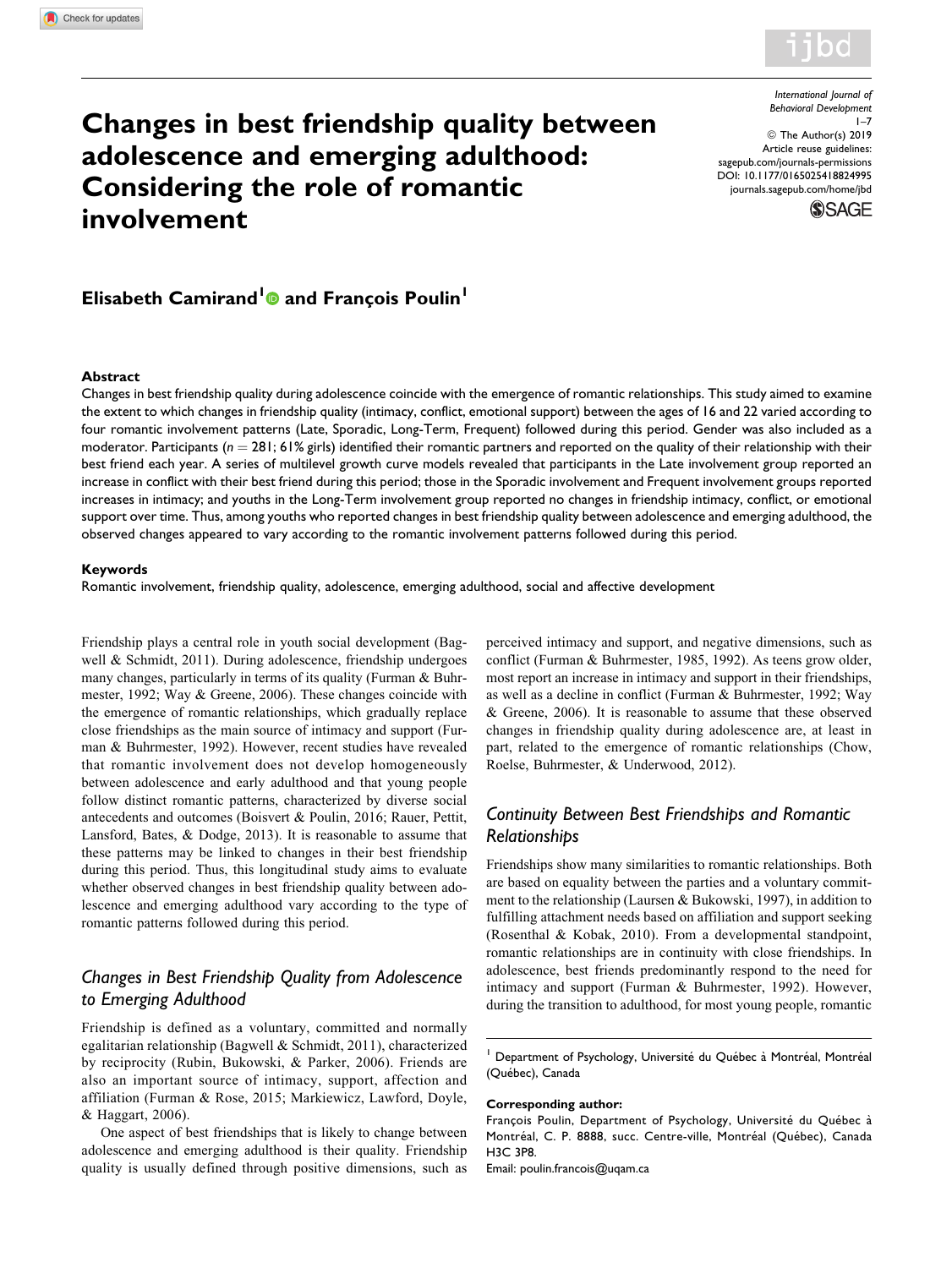partners gradually replace best friends in fulfilling this role (Chow et al., 2012). Thus, the study of changes in best friendships during this period must consider the effects of romantic involvement. For example, young people who are involved in a romantic relationship, which would become their main source of intimacy and support, might not need the same level of commitment in their relationship with their best friend as young people who do not have a romantic partner fulfilling these needs. The few studies on this topic present divergent conclusions. Some have shown that single emerging adults do tend to turn more often to their best friend for support and attachment, compared to young adults who are romantically involved (Carbery & Buhrmester, 1998; Markiewicz et al., 2006). However, other studies have not detected a difference in the role of friendship among single and partnered youths (Connolly & Johnson, 1996; Reis, Lin, Bennett, & Nezlek, 1993).

Most of the studies reviewed have the limitations of being crosssectional and of having reduced the concept of romantic involvement solely to relationship status at a specific moment. Yet, the development of romantic involvement is a heterogeneous phenomenon (Bouchey & Furman, 2006). Indeed, some youths become romantically involved in early adolescence, while others enter the romantic landscape later on, or never during this developmental period. Moreover, some youths engage in many short-term romantic relationships, while others choose to stay with the same partner for an extended period (Bouchey & Furman, 2006). In this regard, studies have suggested that romantic involvement may vary in terms of the degree of exploration or commitment (Furman & Winkles, 2010). Thus, youths who remain single during the transition to adulthood may have a different experience of friendship than youths who have several romantic partners during this period.

The heterogeneity of romantic involvement throughout adolescence has been highlighted by a series of recent longitudinal studies (Boisvert & Poulin, 2016; Orpinas, Horne, Song, Reeves, & Hsieh, 2013; Rauer et al., 2013). Two studies examined youths from adolescence to early adulthood and included an annual measure of romantic involvement and the identification of romantic partners (Boisvert & Poulin, 2016; Rauer et al., 2013). The use of personoriented analyses brought out five romantic involvement patterns in each of these studies, four being common to both studies and sharing similar features. The antecedents of these patterns and their correlates in adulthood were further documented (Boisvert & Poulin, 2017; Rauer et al., 2016), contributing to their validity.

The first of these four patterns, referred to as the "Late Involvement" group, includes young people who delay involvement in a romantic relationship, or who remain single in emerging adulthood. The second pattern, "Sporadic Involvement," includes young people who alternate between short-term romantic relationships and periods of being single, scattered across the years. The third pattern, "Long-Term Involvement," includes young people who remain in one, or at most two, committed long-term relationships. Lastly, young people in the "Frequent Involvement" pattern are almost continuously engaged in short-term relationships and frequently change partners.

Thus, the development of romantic involvement between adolescence and early adulthood is a heterogeneous phenomenon. Given the similarities between the social functions of close friendships and romantic relationships during this period, it is plausible that the quality of best friendships between young people may vary according to the romantic involvement pattern they follow, a question that was not addressed in the studies by Boisvert and Poulin (2016) or Rauer, Pettit, Lansford, Bates, and Dodge (2013) referred to above. Since romantic exploration and commitment are considered developmental tasks in emerging adulthood (Arnett, 2015; Furman & Rose, 2015), it is plausible that young people whose romantic involvement is characterized by greater romantic exploration or commitment tend to turn to their romantic partner as their primary source of intimacy and support, whereas young people whose romantic involvement pattern is characterized by less exploration or commitment tend to turn to their best friend to fulfill this role. During the transition to adulthood, when the roles played by friendships and romantic relationships are subject to change, it is relevant to examine this question, bringing out the diversity of experiences in best friendships and their links to different romantic involvement patterns.

## The Current Study

The current study aimed to examine changes in best friendship quality (e.g., intimacy, emotional support and conflict) from adolescence to emerging adulthood, while considering the diversity of youths' romantic involvement patterns during this period. Based on the work of Boisvert and Poulin (2016) and Rauer et al. (2013), four groups of youths were considered: (1) Late involvement, (2) Sporadic involvement, (3) Long-Term involvement and (4) Frequent involvement. Moreover, in light of the distinctions observed between boys and girls with regard to the quality of their friendships and the development of their romantic involvement during this period (Boisvert & Poulin, 2016; Way & Greene, 2006), the moderating role of gender was also considered in the analyses.

Based on the inconsistencies in the literature regarding links between friendship quality and romantic involvement, and given that romantic involvement patterns are characterized by diverse social antecedents and outcomes (Boisvert & Poulin, 2016, 2017; Rauer et al., 2013, 2016), it was expected that changes in best friendship quality over time would vary according to the romantic pattern followed. Moreover, since romantic partners tend to replace best friends as a primary source of intimacy and support during the transition to adulthood, it was expected that youths following a romantic pattern marked by little romantic exploration or commitment (Late and Sporadic groups) would seek to compensate for the lack of a romantic partner in their lives by turning, to a significantly greater degree, to their best friend as a source of intimacy and support. Thus, these youths were expected to report an increase in intimacy and perceived support from their best friend, as well as a decline in conflict, as they grew into adulthood. An inverse relation was expected among young people following a pattern marked by higher levels of exploration or commitment (Long-Term and Frequent groups).

## Method

#### **Participants**

The data used in this research came from a longitudinal study involving 390 adolescents (58% girls; mean age  $= 12.38$ , SD  $=$ 0.42) recruited in eight schools in Quebec (Canada). Of all the students initially approached, 75% agreed to participate, with parental consent. The participants were mainly Caucasian (90%). Only a minority were of Black  $(3\%)$ , Hispanic  $(3\%)$ , Arabic  $(3\%)$  or Asian (1%) descent. In 2001, most of the youths lived with both biological parents (72%) and the average family income ranged from \$45,000 to \$55,000. The data were collected every year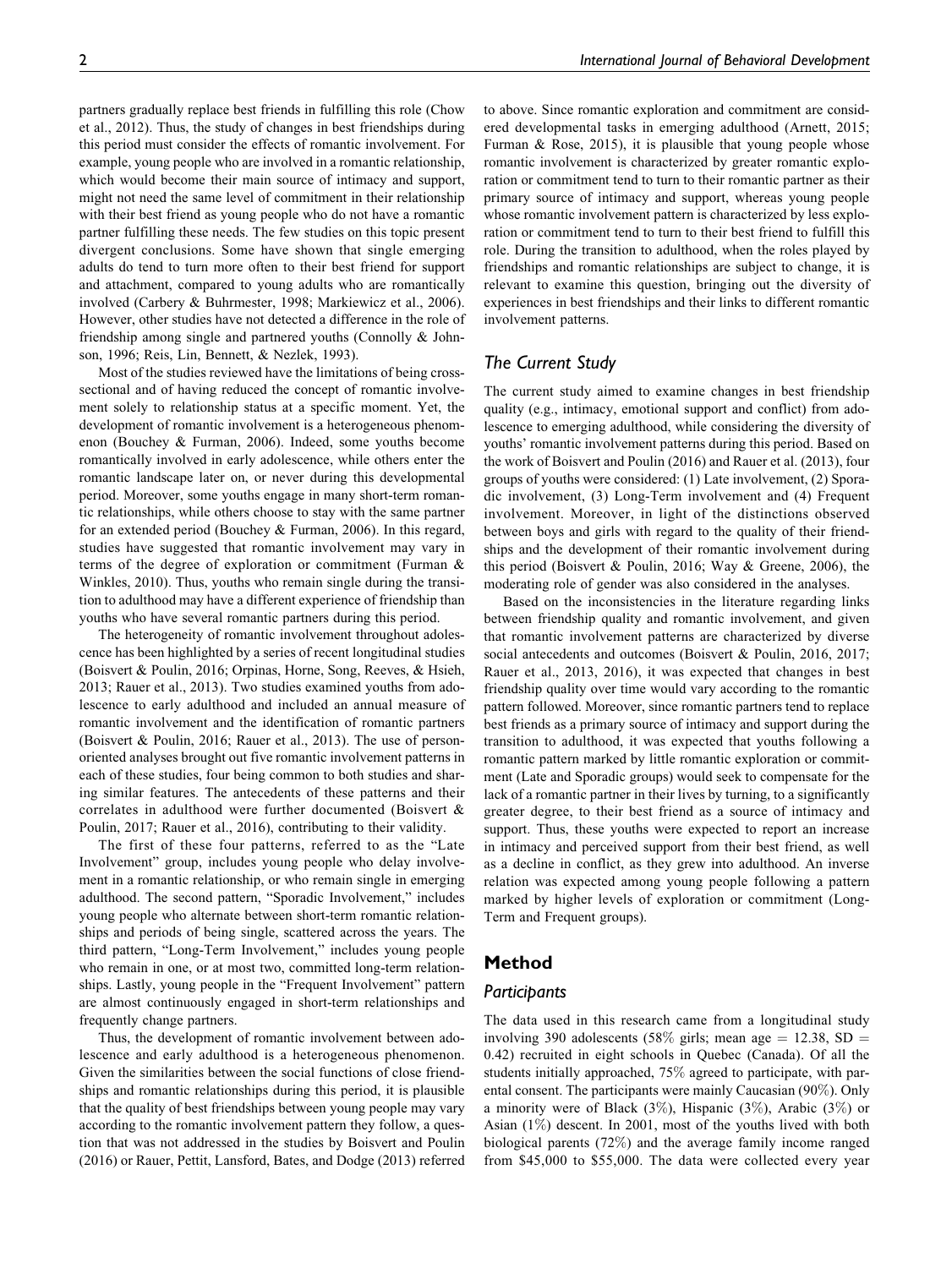between the ages of 16 and 24, with an annual retention rate ranging from 76% to 82%. The romantic involvement groups were identified only among participants who took part in at least seven annual assessments during this period (see Boisvert & Poulin, 2016). A subgroup of 281 participants (61.3% girls) met this criterion and thus made up the sample selected for this study. Compared to the participants who were not selected ( $n = 109$ ), those selected ( $n =$ 281) included a greater proportion of girls ( $p < 0.05$ ) and were more likely to come from intact families ( $p \le 0.001$ ).

## Research Design and Procedure

Between the ages of 16 and 22, data were collected using a paperand-pencil questionnaire. At ages 16 and 17, participants filled out this questionnaire at their school under the supervision of research assistants. From ages 18 to 22, the questionnaire was mostly completed at the participants' homes, where a research assistant went to distribute and retrieve them. In rare cases (less than 5%), the questionnaire was sent out and returned by mail. At ages 23 and 24, the data used for the identification of the romantic involvement groups were collected through a brief (15 to 20 minutes), structured telephone interview administered by a research assistant. The parents' written consent was obtained until the participants reached the age of 18. After age 18, the participants gave their own consent. They received financial compensation (from \$10 to \$25 as the study progressed) to thank them for their participation.

#### **Measures**

Best friendship quality between the ages of 16 and 22. Each year, participants were asked to identify the person they considered to be their best friend at the time of data collection. Between the ages of 16 and 22, they identified, on average, 3.54 different people as their best friend (SD  $=$  1.39; range between 1 and 7). In addition, the vast majority of participants named a same-gender best friend (86.80% of the total nominations).

Participants were then asked to complete a series of items assessing their relationship with their best friend. Best friendship quality was operationalized through two positive dimensions (intimacy and emotional support) and one negative dimension (conflict), as recommended in the literature (Bagwell et al., 2005; Furman & Buhrmester, 1992). These items were taken from the Network of Relationships Inventory (Furman & Buhrmester, 1985). Participants were asked how often their relationship was consistent with each item, using a five-point Likert scale, ranging from 1, Very little or none of the time, to 5, Most of the time. A shortened version of the original scales was used in this study. From ages 16 to 22, best friendship quality was measured through the dimensions of intimacy (3 items, e.g. "How often do you share secrets and private feelings with this person?") and conflict (3 items, e.g. "How often do you and this person argue with each other?"). From age 19 onward, emotional support was also measured (3 items, e.g. "When you are feeling down or upset, how often do you depend on this person to cheer things up?"). Scores for each of the dimensions corresponded to the mean of their items. Internal consistency indices (Cronbach alphas) varied from .75 to .84 for intimacy, .58 to .83 for conflict and .88 to .91 for emotional support.

Preliminary analyses showed that the number of different best friends nominated between the ages of 16 and 22 and their gender were not related to any dimensions of friendship quality over time. Romantic involvement groups. The romantic involvement groups identified by Boisvert and Poulin (2016) among the same sample were used in this study. Each year, between the ages of 16 and 24, participants were asked to report the full name of every romantic partner they had dated in the previous year, including their current partner (maximum 5 names). Based on this information, two variables were calculated: 1) the number of years in which the participants reported being in a romantic relationship between the ages of 16 and 24, no matter with whom, and 2) the number of different romantic partners named between the ages of 16 and 24. These two variables were then submitted to a latent class analysis. Five classes, corresponding to five distinct romantic involvement groups, emerged from this analysis (see Boisvert & Poulin for a detailed description). The Late involvement group (11.7% of the sample) includes participants who reported the least number of romantic partners  $(M = 1.30)$  and the least number of years of involvement in a romantic relationship ( $M = 1.88$ ) compared to youths in the other groups. Further analyses also showed that they reported having had their first romantic relationship significantly later in age ( $M = 19.88$ ) than youths in all the other groups. The Sporadic involvement group (21.0%) is composed of participants reporting a moderate number of romantic partners  $(M = 2.90)$  and a moderate number years of involvement in a romantic relationship  $(M = 5.31)$ , scattered across the years. The Long-Term involvement group (48.4%) is made up of participants who reported a moderate number of romantic partners  $(M = 3.21)$  and a higher number of years of involvement in a romantic relationship  $(M =$ 8.17 out of a maximum of 9). The Frequent involvement group (14.6%) includes participants who reported a higher number of romantic partners ( $M = 7.08$ ) and a higher number of years of involvement in a romantic relationship ( $M = 8.29$ ). Lastly, the Intense involvement group (4.3%) is composed of participants who reported the highest number of romantic partners  $(M = 11.58)$  and a higher number of years of involvement in a romantic relationship  $(M = 8.42)$ . These groups, with the exception of the Intense group, replicate the findings reported by Rauer et al. (2013) using a US sample. In light of this, and since the Intense group represented only 4.3% ( $n = 12$ ) of the sample under study, which is a marginal number of participants, this group was excluded from the analyses.

## Data Analysis Plan

The research objectives were examined using a series of multilevel growth curve models (PROC MIXED, SAS), making it possible to consider two parameters for each friendship dimension under study: 1) the initial level (intercept) and 2) changes over time (slope). PROC MIXED analysis uses a Maximum Likelihood (ML) procedure that considers all available observations in the database and is a robust alternative to multiple imputation (Allison, 2012), in addition to being better suited to cases where the proportion of missing data is 5% or less, as in our sample (Cheema, 2014). To evaluate the links between best friendship quality and romantic involvement groups, the dependent variables examined were 1) intimacy, 2) conflict and 3) emotional support, with/from the best friend. The model was tested separately for each dependent variable and examined random effects for both intercept and slope. The independent variables examined were 1) age, 2) romantic involvement and 3) gender. Since romantic involvement was treated as a 4-level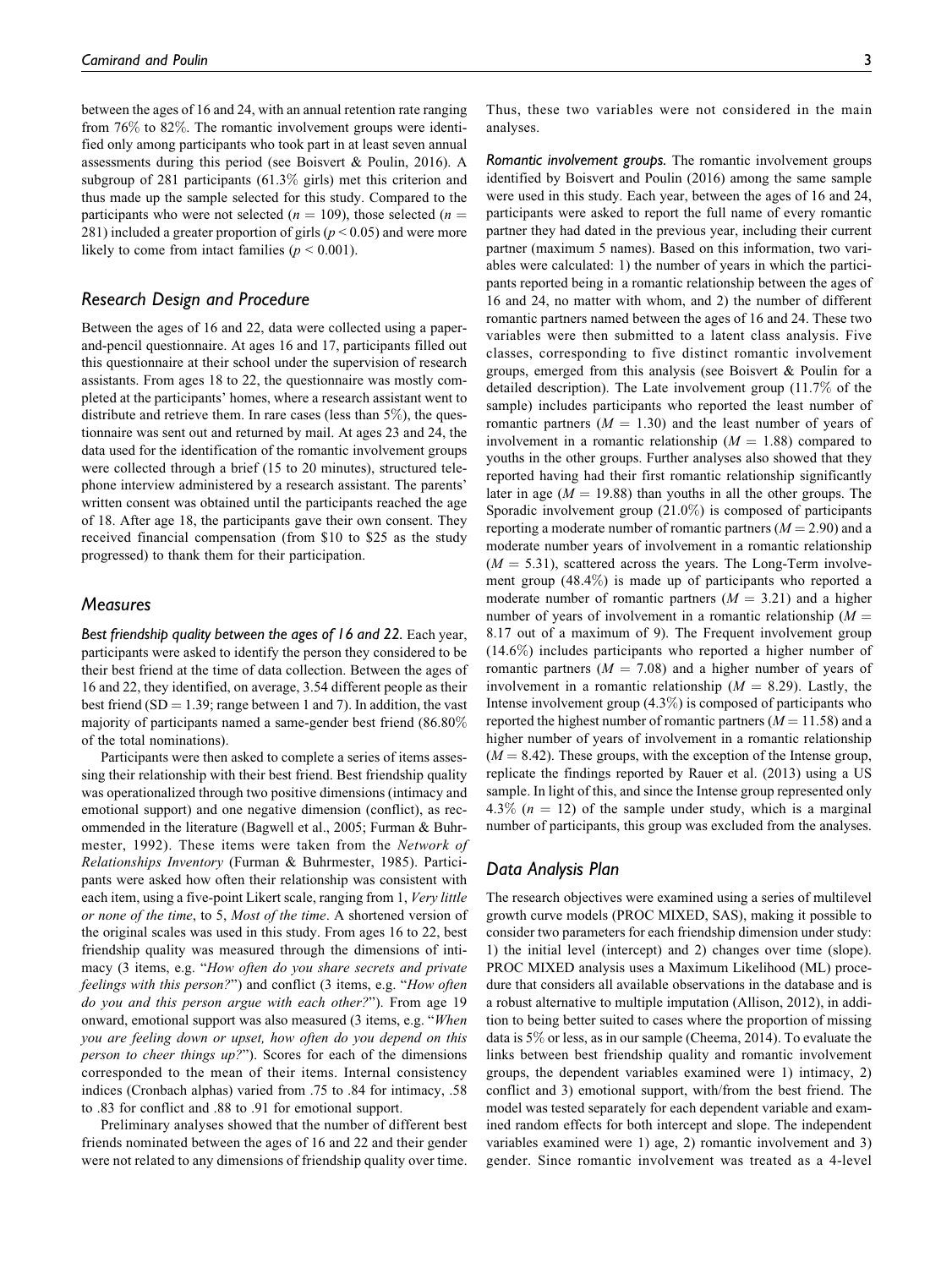|                          | Age         |            |            |            |            |            |             |  |  |  |
|--------------------------|-------------|------------|------------|------------|------------|------------|-------------|--|--|--|
|                          | 16          | 17         | 18         | 19         | 20         | 21         | 22          |  |  |  |
| Relationship quality     |             |            |            |            |            |            |             |  |  |  |
| Intimacy                 | 4.07(1.02)  | 4.18(0.90) | 4.28(0.83) | 4.03(0.88) | 4.14(0.89) | 4.10(0.95) | 4.19 (0.87) |  |  |  |
| Conflict                 | 1.57 (0.72) | 1.54(0.69) | 1.34(0.54) | 1.73(0.59) | 1.59(0.61) | 1.53(0.57) | 1.51(0.56)  |  |  |  |
| <b>Emotional Support</b> |             |            |            | 4.20(0.88) | 4.33(0.81) | 4.29(0.87) | 4.31(0.87)  |  |  |  |

Table 1. Means (and standard deviations) of study variables (unstandardized).

Note:  $n = 281$  (61.3% girls). Range of participants' scores for intimacy, conflict and emotional support varied between 1 and 5 across waves.

Table 2. Multilevel models predicting friendship quality by type of romantic involvement (standardized).

| Predictors               | Late                        | Sporadic                      | Long-Term               | Frequent                    | Cohen's $f^2$ |
|--------------------------|-----------------------------|-------------------------------|-------------------------|-----------------------------|---------------|
| Intimacy                 |                             |                               |                         |                             |               |
| Intercept                | $-0.11(0.14)$               | $-0.14(0.10)$                 | $-0.01(0.07)$           | $-0.01(0.12)$               | 0.008         |
|                          | $[-0.39, 0.17]$             | $[-0.33, 0.06]$               | $[-0.14, 0.12]$         | $[-0.25, 0.22]$             |               |
| Slope                    | $0.00_{ab}$ (0.03)          | $0.04_{\text{a}} (0.02)^*$    | $-0.02b$ (0.01)         | $0.07_{\text{a}} (0.02)$ ** | 0.008         |
|                          | $[-0.06, 0.06]$             | [0.00, 0.08]                  | $[-0.05, 0.01]$         | [0.02, 0.12]                |               |
| Conflict                 |                             |                               |                         |                             |               |
| Intercept                | $-0.34(0.16)$ <sup>*</sup>  | $-0.09(0.11)$                 | $-0.16(0.07)^*$         | 0.01(0.14)                  | 0.004         |
|                          | $[-0.65, -0.02]$            | $[-0.31, 0.14]$               | $[-0.31, -0.01]$        | $[-0.26, 0.27]$             |               |
| Slope                    | $0.13_{a}$ (0.04)***        | $0.01b$ (0.03)                | $0.02b$ (0.02)          | $0.03b$ (0.03)              | 0.003         |
|                          | [0.06, 0.20]                | $[-0.04, 0.06]$               | $[-0.01, 0.05]$         | $[-0.03, 0.09]$             |               |
| <b>Emotional Support</b> |                             |                               |                         |                             |               |
| Intercept                | $-0.20$ <sub>3</sub> (0.17) | $-0.22$ <sub>2</sub> $(0.12)$ | $-0.08_{\rm ab}$ (0.08) | $0.23b$ (0.14)              | 0.008         |
|                          | $[-0.53, 0.13]$             | $[-0.46, 0.01]$               | $[-0.23, 0.07]$         | $[-0.04, 0.51]$             |               |
| Slope                    | 0.06(0.06)                  | 0.12(0.05)                    | 0.01(0.03)              | 0.01(0.05)                  | 0.006         |
|                          | $[-0.06, 0.19]$             | [0.03, 0.21]                  | $[-0.04, 0.07]$         | $[-0.09, 0.12]$             |               |

Note:  $n = 281$  (61.3% girls). Coefficients (standard deviation) with different subscripts within a row are significantly different from one another (p < 0.05). 95% confidence intervals are shown in brackets.

\*\* $p < 0.001$ , \*\* $p < 0.01$ , \* $p < 0.05$ .

categorical variable, the PROC MIXED analysis created dummy variables to be included in the model as predictors.

The analyses were conducted using the following models:

Level 1

 $Y_{ii} = \beta_{0i} + \beta_{1i}(\text{age}_{ij}) + \varepsilon_{ij}$ 

Level 2

 $\beta_{0i} = \gamma_{00} + \gamma_{02}(\text{gender}_i) + \gamma_{03}(\text{rom. involvement}_i)$  $+ \gamma_{04}$ (rom. involvement<sub>i</sub> \* gender<sub>i</sub>)  $+ u_{0i}$  $\beta_{1i} = \gamma_{10} + \gamma_{12}(\text{gender}_i) + \gamma_{13}(\text{rom. involvement}_i)$ +  $\gamma_{14}$ (gender<sub>i</sub> \* rom. involvement<sub>i</sub>);

First, the age, romantic involvement groups and gender variables were introduced into the model to examine their main effects. Second, the interaction between age and romantic involvement groups was added to the model, to determine whether the effects of the romantic involvement groups varied over time, beyond the main effects mentioned above. Third, the interactions between gender and age, gender and romantic involvement groups and gender, age and romantic involvement groups were added to the model to evaluate the moderating role of gender on the links under study. When a significant interaction was found, the simple main effects for each subgroup were examined.

### **Results**

#### Preliminary and Descriptive Analyses

The data for each variable were examined to ensure that its level of asymmetry did not exceed twice its standard deviation. In these instances, the variables were normalized using an appropriate log transformation (Field, 2013). Non-linear effects for time were tested for each dependent variable. However, no significant effect emerged. Unstandardized means and standard deviations of the variables under study between the ages of 16 and 22 are presented in Table 1. Results of the main effects and changes over time in best friendship quality are presented in Table 2. The next section presents the results separately for each dependent variable (intimacy, conflict, emotional support) according to the three steps of our model testing.

Intimacy. First, a main effect of age was observed, with participants reporting an increase in intimacy with their best friend between the ages of 16 and 22 ( $\beta = 0.02$ ,  $t(260) = 2.08$ ,  $p < 0.05$ ). At age 16 (intercept), no main effect of the romantic involvement groups emerged. However, a main effect of gender was observed, as girls reported experiencing more intimacy with their best friend than boys ( $\beta$  = -0.40, t(1252) = -7.46, p < 0.001). Second, significant effects for the interaction between age and the romantic involvement groups (slope) were observed. Specifically, participants in the Sporadic and Frequent groups showed a significant increase in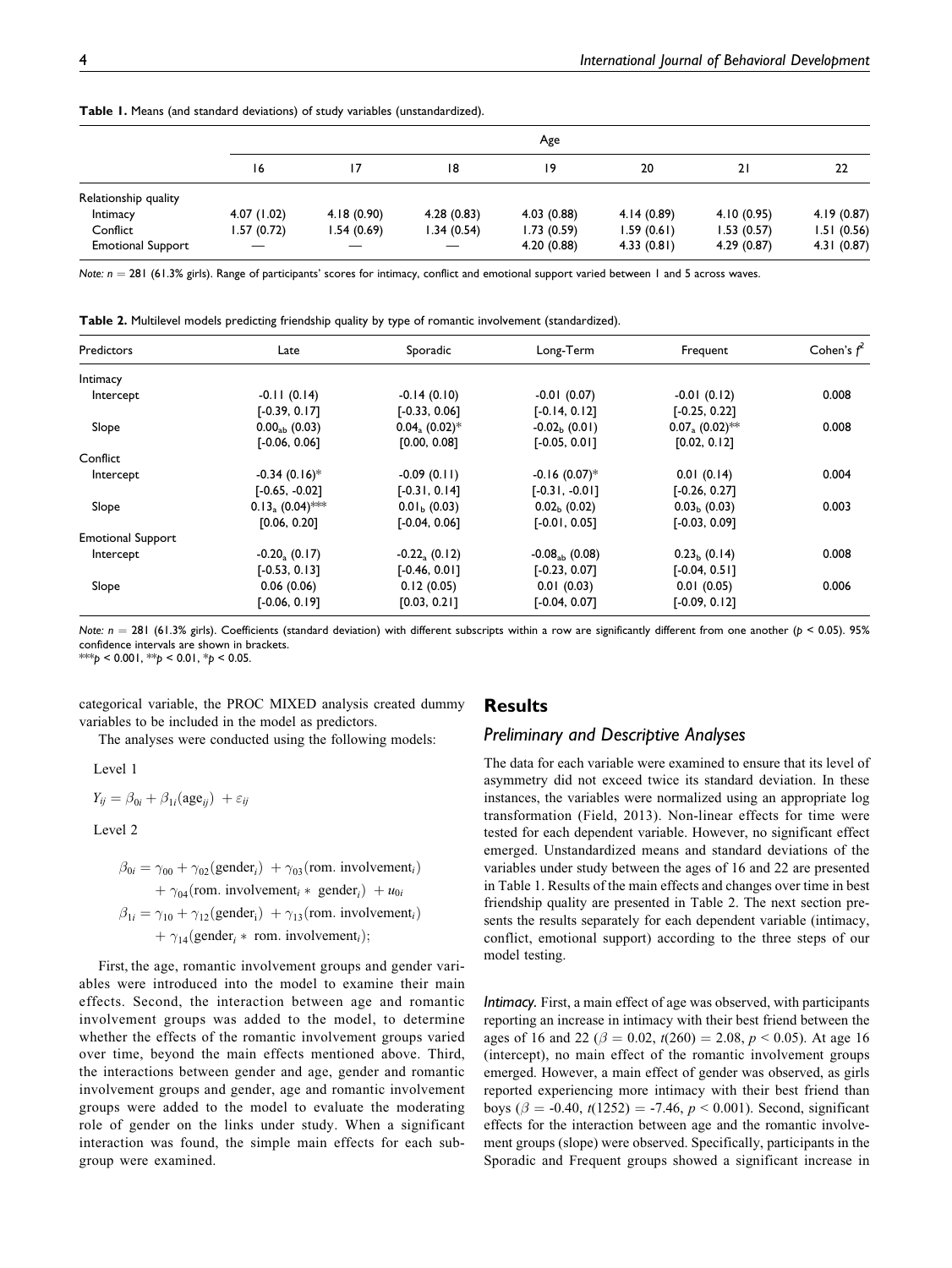intimacy with their best friend ( $\beta = 0.04$ ,  $t(1252) = 2.13$ ,  $p < 0.05$ , and  $\beta = 0.07$ ,  $t(1252) = 2.81$ ,  $p < 0.01$ , respectively). No changes were observed for the Late or Long-Term groups. Third, a moderating effect of gender was observed on the link between age and intimacy, with boys showing a significant increase in intimacy with their best friend between the ages of 16 and 22 ( $\beta$  = 0.05, t(1252) = 3.29,  $p < 0.01$ ), while girls did not ( $\beta = -0.002$ ,  $t(1252) = -0.12$ ,  $p =$  n.s.). No other moderating effects of gender were observed.

Conflict. First, a main effect of age was observed, with youths reporting an increase in conflict with their best friend between the ages of 16 and 22 ( $\beta = 0.05$ ,  $t(260) = 3.52$ ,  $p < 0.001$ ). No main effect was observed for the romantic relationship groups or gender. Second, as for the effects of the interaction between age and the romantic involvement groups, the results show that participants in the Late group reported a significant increase in conflict with their best friend between the ages of 16 and 22 ( $\beta = 0.13$ ,  $t(1252) = 3.61, p < 0.001$ ). No changes were observed for the Sporadic, Long-Term or Frequent groups. Third, no moderating effect of gender was observed.

Emotional support. First, a main effect of age was observed, with youths reporting an increase in emotional support from their best friend between the ages of 19 and 22 ( $\beta = 0.05$ ,  $t(261) = 2.07$ ,  $p < 0.05$ ). A main effect of the romantic involvement groups was observed at age 19 (intercept), as participants in the Frequent group reported perceiving significantly more support from their best friend compared to participants in the Late ( $\beta = 0.43$ ,  $t(514) =$ 1.97,  $p < 0.05$ ) and Sporadic ( $\beta = 0.46$ ,  $t(514) = 2.49$ ,  $p < 0.05$ ) groups. A main effect of gender was also observed at age 19, as girls reported perceiving significantly more support from their best friend than boys ( $\beta = -0.25$ ,  $t(514) = -3.98$ ,  $p < 0.001$ ). Second, no effects of the interaction between age and the romantic involvement groups were observed for any of the four groups. Third, no moderating effect of gender was observed.

# **Discussion**

Several authors have argued that the study of friendship during the transition to adulthood must consider the growing presence of romantic relationships (Chow et al., 2012; DeLay, Laursen, Bukowski, Kerr, & Stattin, 2016). However, the few studies on this issue show divergent results, which can be attributed to the use of a cross-sectional design and a reductive conceptualization of romantic involvement. The present study aimed to fill these gaps by using a longitudinal design and considering the heterogeneity of romantic involvement.

# Romantic Involvement Groups and Best Friendship **Quality**

As expected, the dimensions of best friendship quality (intimacy, conflict and emotional support) evolved differently between adolescence and emerging adulthood according to the romantic involvement groups identified during this period. Our statistical design allowed us to consider two parameters for these dimensions: 1) the initial level (intercept) and 2) changes over time (slope).

At age 16, no differences emerged between the various romantic involvement groups regarding the levels of intimacy and conflict with the participants' best friend. However, a significant effect of the romantic groups on perceived emotional support was observed at age 19, as youths in the Frequent group reported perceiving significantly more support from their best friend than youths in the Sporadic and Late groups.

The lack of significant results for the intimacy and conflict variables at age 16, in contrast to the significant effect of the romantic involvement groups on perceived emotional support at age 19, could be explained by the fact that in adolescence (i.e. age 16), romantic relationships are often considered to be superficial relationships, while friendship plays a prominent role as the primary source of intimacy and support (Bouchey & Furman, 2006; Brown, 1999). Therefore, it is possible that romantic relationships do not yet play a sufficiently significant role in the social universe of adolescents to have an effect on the quality of their friendships at this age. In contrast, at age 19, most young people have entered the world of dating, and romantic partners are starting to replace close friends as a primary source of intimacy and support (Arnett, 2015; Chow et al., 2012). It is thus plausible that romantic patterns may have an effect on best friendship quality at this age. Moreover, the results observed for emotional support are in line with those found by Rauer et al. (2013) showing that, in adolescence, youths in the Frequent group reported the highest level of perceived emotional support in their friendship. However, some studies have shown that best friendship quality differs according to romantic relationship status during adolescence (Cheung & McBride-Chang, 2011), which contradicts our findings. This divergence could be explained by the binary conceptualization of romantic involvement usually used in the literature, which contrasts with our conceptualization based on developmental patterns of involvement.

As for changes over time in best friendship quality, the results partially confirm our hypotheses. On the one hand, changes in best friendship quality between adolescence and emerging adulthood appear to be related to the romantic involvement of the youths during this period. However, an increase in best friendship quality was not necessarily linked to a romantic group marked by less exploration and commitment. Although the results observed for the Sporadic and Long-Term groups were consistent with this hypothesis, the results for the Late and Frequent groups brought out some nuances.

First, youths in both the Sporadic and Frequent groups reported an increase in intimacy with their best friend between the ages of 16 and 22, although they differed significantly in terms of their romantic involvement. Interestingly, previous studies showed that youths in these groups were generally well liked by their peers and reported good friendships during adolescence, as did youths in the Long-Term group (Boisvert & Poulin, 2016; Rauer et al., 2013). Yet, contrary to those in the Long-Term group, it appears that youths in the Sporadic and Frequent groups became involved in romantic relationships that did not last over time, for reasons that remain to be investigated. It is thus possible that they were seeking to compensate for the lack of a stable romantic partner, who could have been a significant source of intimacy, by turning to their best friend to fulfill this role.

The similarity of the results observed for these two groups and their divergence with the results found for the Long-Term group suggests an alternate interpretation: the mere fact of being more involved in romantic relationships is not enough for young people to turn to their partners as their primary source of social provisions. Rather, being in a relationship marked by commitment may be what leads to this phenomenon. Thus, youths in the Frequent group, who had several consecutive, but not very committed, romantic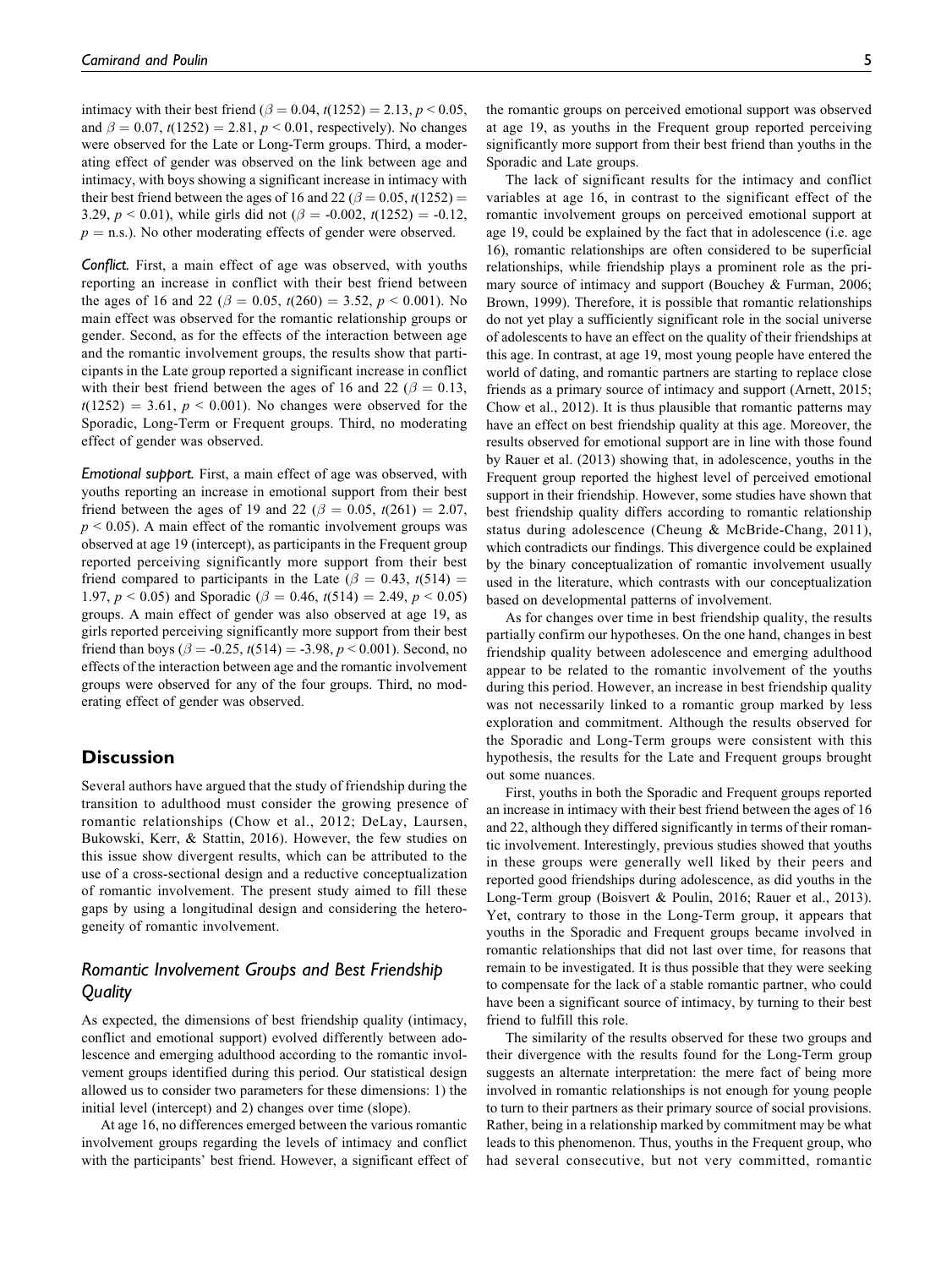relationships may have tended to turn to their best friend as a source of intimacy, as did youths in the Sporadic group. On the other hand, youths in the Long-Term group, who maintained more committed romantic relationships with a stable partner, may have tended to turn to their partner as the primary source of intimacy and thus did not need to rely as much on their best friend. This explanation could also account for the divergence in results observed in studies assessing the links between romantic status and friendship quality, since these studies do not consider the aspects of romantic exploration and commitment related to romantic involvement (Furman & Winkles, 2010).

As for the youths in the Long-Term group, the lack of change in the quality of their best friendship appears to align to a certain degree with our hypothesis. Indeed, this finding suggests that, since these youths were engaged in stable and committed romantic relationships between adolescence and emerging adulthood, they did not need to rely as much on their best friend as a source of intimacy compared to youths in the Sporadic and Frequent groups.

Finally, the results observed for youths in the Late group (increase in conflict, but no change in intimacy or support) contradicted our initial hypothesis. This could be explained by the fact that, in early adolescence, youths in the Late group tend to be characterized by social withdrawal, difficulty integrating into their peer group, and poorer-quality friendships (Boisvert & Poulin, 2016; Rauer et al., 2013). These difficulties may reflect gaps in the social skills needed to build and maintain quality relationships, which may impair the ability of these youths to find a source of intimacy and support in their best friend, as well as impairing their ability to become romantically involved.

In general, our findings suggest that being involved in romantic relationships marked by low levels of commitment leads young people to turn more to their best friend as a source of intimacy. However, this effect could also go in the opposite direction. Indeed, young people in the Sporadic and Frequent groups may derive significant levels of social provisions from their best friend, which could lead them to be less interested in seeking a committed romantic relationship to meet these needs. As for youths in the Long-Term group, they may experience a plateau in the quality of their best friendship, which would lead them to turn more towards a committed romantic relationship as a source of intimacy. Another possible interpretation is that youths in the Sporadic and Frequent groups might present distinct personal characteristics that lead them to be more invested in their close friendships as they grow older, a hypothesis that remains to be investigated. Finally, the lack of social skills that appears to characterize youths in the Late group might explain their difficulties both in terms of romantic involvement and the quality of their best friendship, with both types of relationships evolving in a similar way.

With respect to gender, boys showed a greater increase in intimacy with their best friend than girls. A possible explanation for this result could be that, as they age, boys become more confident in their identity and sexuality, which allows them to be more comfortable in their close friendships (Way & Greene, 2006). However, the lack of significant results for conflict and emotional support suggests that changes in these dimensions during the transition to adulthood do not vary by gender. Moreover, gender did not moderate the link between romantic involvement and friendship quality over time. As the exploration and development of romantic relationships is a normative developmental task (Arnett, 2015), the links between best friendship quality and romantic involvement might reflect a somewhat normative passage for all youths which is therefore experienced in a similar way by both genders.

## Limitations, Strengths, and Future Directions

This study has some limitations that should be considered. A first limitation is the lack of assessment of emotional support between the ages of 16 and 18. A second limitation relates to the use of selfreported questionnaires, which are susceptible to the subjectivity of the participants. The perceptions of friends and romantic partners were not considered here, and mutuality in relationships could not be established. Third, one of the Cronbach alphas observed for the conflict scale was rather low (.58). However, this value was observed for only one measurement time out of seven, with all other values being higher than .75. Lastly, the sample involved in this study was relatively homogeneous, with the majority of participants being French-speaking Caucasian Canadians from a similar socioeconomic background.

These limitations are, however, offset by the methodological strengths of the study, especially its 7-year longitudinal design with an annual assessment of best friendship quality and romantic involvement. This design allowed for the use of multilevel analyses adapted to the evaluation of intra-individual changes in the youths' friendship experiences as a function of the romantic involvement groups.

These findings open the door to several future studies. First, friends and romantic partners are treated here as two distinct groups of individuals. However, future studies should carefully investigate scenarios in which a best friend may become a romantic partner or vice versa, and how these instances might be linked to best friendship quality. Second, best friendship quality and romantic involvement develop in the context of the larger peer group, which also undergoes several changes throughout adolescence. The complex links among these different levels of peer experiences remain relatively unknown. Third, one must consider that friendship and romantic involvement might also develop in a bidirectional fashion where one is likely to influence the other.

### Conclusion

This study shows that changes observed in best friendship quality during the transition to adulthood are linked to the romantic involvement of youths during this period. These results support the suggestion that close friends and romantic partners play similar social functions, and that the study of friendships during the transition to adulthood must consider the growing presence of romantic relationships (Chow et al., 2012). Moreover, these results confirm the relevance of considering the development of romantic involvement as a heterogeneous phenomenon.

#### Funding

The author(s) disclosed receipt of the following financial support for the research, authorship, and/or publication of this article: This research was funded through grants from the Social Sciences and Humanities Research Council of Canada and the Fonds Québécois pour la Recherche sur la Société et la Culture to the second author. This research was conducted as part of the first author's doctoral dissertation.